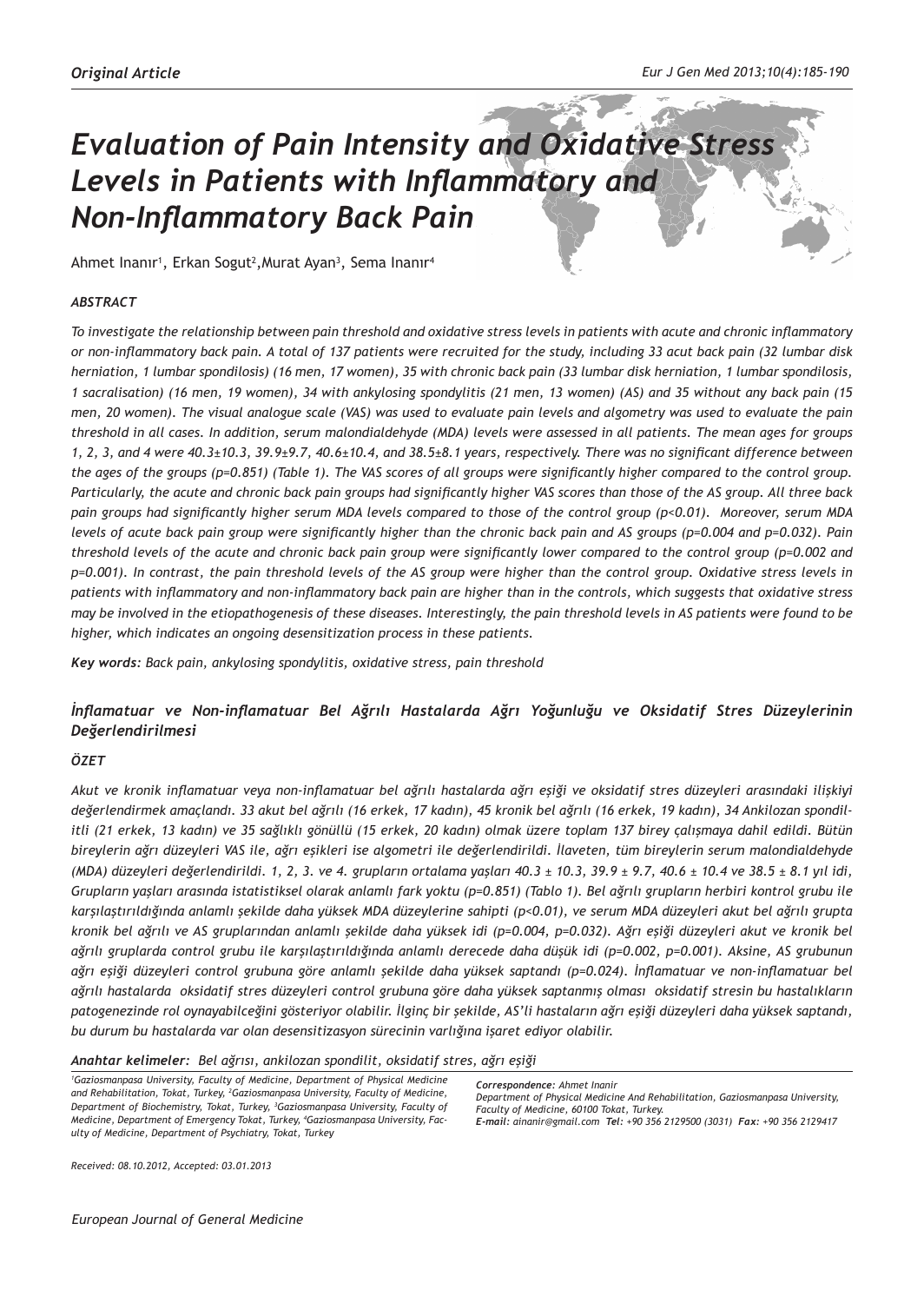## **INTRODUCTION**

The International Association for the Study of Pain described pain as "an unpleasant sensory and emotional experience associated with actual or potential tissue damage, or described in terms of such damage". Pain is multidimensional, thus physical as well as non-physical components should be considered when evaluating pain. Pain threshold and response to painful stimuli varies from person to person due to many factors including gender, religion, race, and social-cultural environment (1). Therefore, pain is considered to be a complex interaction of physical, behavioral and cognitive aspects. Back pain, which is a disabling problem with expensive treatment, is a common musculoskeletal disorder that has an increasing incidence in industrialized cultures (2). After the upper respiratory infections back pain is the second most common reason for loss of manpower with a lifetime incidence of 80%, a yearly incidence of 2% and prevalence of 15-39% (3). Although, 70-90% of patients recover without any treatment within six to eight weeks, 38% of them have a recurrence within the first year (4). Factors such as weightlifting, vibration, postural stress, gender and occupational factors increased the risk of back pain (5). In addition, patients with inflammatory diseases such as ankylosing spondylitis may also experience back pain. AS is is mainly characterized by axial involvement and is the prototype of the seronegative spondyloarthropaty (SpA) group of diseases. It is a chronic, progressive, systemic rheumatoid disease with unknown etiology (6). Despite its unclear etiopathogenesis, genetic and environmental factors (7), as well as oxidative stress are thought to be involved. Imbalance between production and secretion of free radicals can cause oxidative stress (8, 9). Recent studies showed that increased free oxygen radicals and lipid peroxidation may play a role in the pathogenesis of a number of chronic inflammatory diseases including rheumatoid arthritis (RA), collagen tissue disorders (CTD), spondyloarthropathies, and osteoarthritis (OA) (6, 10, 11). The aim of the present study is to determine the relationship between pain, pain threshold and oxidative stress levels in acute and chronic inflammatory or noninflammatory back pain.

## **MATERIALS AND METHODS**

## *Case Selection*

Our study included 102 patients who were admitted to

Physical Medicine and Rehabilitation polyclinic between August 2011 and February 2012 and 35 age and gender matched healthy controls. All participants signed an informed consent form approved by the local ethics committee (11-BADK-022). The distribution of patients was as follows: 33 patients diagnosed with acut back pain (5 lumbar sprain, 7 lumbar strain, 4 sacralisation of L5 vertebrae, 3 lumbarisation of S1 vertebra, 7 lumbar disc herniation, 4 spondylosis, 3 spondylolisthesis) (16 men, 17 women) (group 1), 35 with chronic back pain (6 lumbar sprain, 3 lumbar strain, 5 sacralisation of L5 vertebrae, 4 lumbarisation of S1 vertebrae, 8 lumbar disc herniation, 5 spondylosis, 4 spondylolisthesis) (16 men, 19 women) (group 2), 34 with ankylosing spondylitis (21 men, 13 women) (group 3) and 35 healthy volunteers (15 men, 20 women) (group 4). All AS patients met the Modified New York criteria. Back pain that lasted for less than four weeks was considered acute back pain, whereas back pain persisting for more than 3 months was considered chronic back pain. Patients with history of systemic disease, malignancy, infectious disease, history of surgery regarding the lumbar area, and neurologic disease were excluded.

## *Clinical Measurements*

The Visual Analoque Scale (VAS) was used to assess the pain level in all patients during their first visit. VAS is a horizontal or vertical line in which the numbers between 0 and 10 indicate a scale ranging from no pain to unbearable pain, respectively. Pain threshold was assessed by algometry. Pressure algometry (JTECH, CommanderTM), which was used in this study, consisted of a 1 cm diameter rubber disc that is connected to a dial that indicates the pressure in either kilograms (kg) or pounds (Lb). The applier holds the dial and puts pressure on specific points. At the first moment when the patient senses pain, the algometer is removed from the body and the value of the indicator is recorded. Algometric measurements were performed three times at the tenar region of the dominant hand and the mean value was recorded. The Beck depression scale (BDS) was also performed to assess the psychological status of the patients. The BDS includes 21 self-assessment items that consist of depression signs and symptoms that are scored from 0-3. The BDS is used to determine the severity of depression signs and symptoms (12).

## *Biochemical Analysis*

After eight to ten hours of fasting, blood samples of all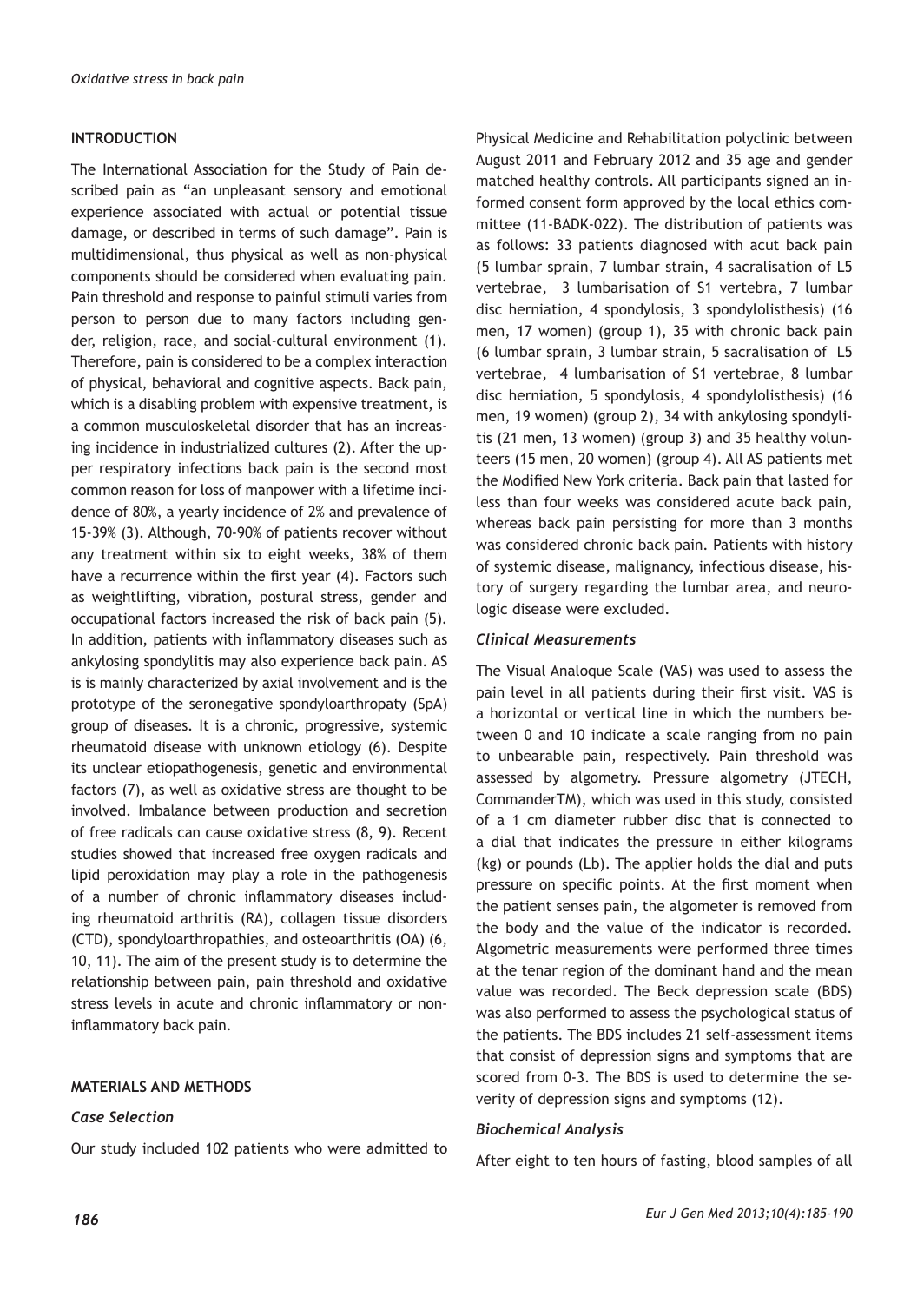patients were taken and centrifuged. A spectrophotometer was used to assess malonildialdehyde (MDA) levels. MDA is an end product of lipid peroxidation that reacts with the chromogen tiobarbituric acid (TBA) at 90°C and generates a pink colored chromogen. MDA levels are assessed by measuring the spectrum of this pink color at 532 nm with spectrophotometry (1). Results were recorded as µmol/L.

#### *Statistical Analysis*

The SPSS for Windows version 15.0 software package was used for statistical analyses. Compatibility of the data to a normal distribution was analyzed with Kolmogorov-Smirnov test. Intergroup data comparisons were performed with One-Way ANOVA and Kruskal Wallis H tests followed by Independent samples T and Mann-Whitney U tests. Correlation analysis between parameters was performed with Pearson and Spearmen tests. P<0.05 was considered as statistically significant.

#### **RESULTS**

The mean ages for groups 1, 2, 3, and 4 were  $40.3 \pm 10.3$ , 39.9±9.7, 40.6±10.4, and 38.5±8.1 years, respectively. There was no significant difference in terms of age and gender between groups (p=0.85) (Table 1). Serum MDA levels for groups 1, 2, 3, and 4 were  $1.87\pm0.26$  µmol/L, 1.67±0.16 µmol/L, and 1.69±0.23 µmol/L, 1.38±0.10 µmol/L, respectively. The MDA levels of all three patient groups (groups 1,2, and 3) were significantly higher than those in the control group  $(p<0.01)$ . In addition, the acute back pain group had significantly higher serum MDA levels than the chronic back pain group and the AS group (p=0.004, p=0.032). The VAS values were 7.81±2.02, 7.45±1.55, 5.77±2.08 and 2.86±1.71 in groups 1,2,3 and 4, respectively. It was determined that the VAS levels of the all patient groups were significantly higher than those in the control group (p<0.01). The acute back pain and chronic back pain groups had comparable VAS values (p=0.276), while both of these groups had VAS levels higher than the AS group (p=0.000,  $p=0.002$ ). Algometry values were  $15.34 \pm 3.49$ ,  $14.37 \pm 3.49$ 2.9, 19.70±3.94 and 18.23±3.37 in groups 1,2,3, and 4, respectively. The acute and chronic pain groups had significantly lower algometry values when compared to those of the control group (p=0.002, p=0.000). In contrast, algometry levels were significantly higher in the AS group than in the control group (p=0.024). Beck depression scores were 9.61±7.01 in group 1, 10.47±6.82 in group 2, 11.80 $\pm$ 8.03 in group 3 and 8.90 $\pm$ 5.23 in group 4. There was no statistically significant difference in BDS between groups (p=0.715). The clinical and biochemical features of each of the groups are shown in Table 1.

### **DISCUSSION**

Back pain is a common musculoskeletal symptom that often requires expensive therapy and may result in disability (13). It is estimated that 60-90% of the adult population will experience back pain at least once in a lifetime, and acute back pain can become chronic back pain (14). Acute and chronic etiologies of back pain include trauma, lumbar sprain, strain, mechanical causes, lumbar disc herniations, spondylosis, and spondylolisthesis. Inflammatory rheumatoid diseases may also cause back pain and AS is the leading cause among these diseases. AS is a chronic disease characterized by axial as well as peripheral joint involvement and presents with pain, morning stiffness and functional insufficiency (15). The prevalence of AS is 0.2-1.4%, while its incidence is reported as 7.3/100.000 (16).

Nowadays, the oxidative stress is investigated in etiopathogenesis of many diseases, including the diseases causing of back pain (17). Oxidative stress is a pathophysiologic process common in a number of disease

*Table 1. Clinical and biochemical features of the cases*

| Group              | Acute back pain<br>(Group 1)(n:33) | Chronic back pain<br>(Group 2) (n:35) | Ankylosing spondylitis<br>(Group 3) (n:34) | Control<br>(Group 4) (n:35) | p value |
|--------------------|------------------------------------|---------------------------------------|--------------------------------------------|-----------------------------|---------|
| Men/Women (n)      | 16/17                              | 16/19                                 | 19/15                                      | 15/20 0.932                 |         |
| Age                | $40.3 \pm 10.3$                    | $39.9 + 9.7$                          | $40.6 \pm 10.4$                            | $38.5 \pm 8.1$              | 0.851   |
| VAS                | $7.81 \pm 2.02$                    | $7.45 \pm 1.55$                       | $5.77 \pm 2.08$                            | $2.86 \pm 1.71$             | 0.001   |
| $MDA$ ( $µmol/L$ ) | $1.87 \pm 0.26$                    | $1.67 \pm 0.16$                       | $1.69 \pm 0.23$                            | $1.38{\pm}0.10$             | 0.001   |
| Pain threshold     | $15.34 \pm 3.49$                   | $14.37 \pm 2.89$                      | $19.70 \pm 3.94$                           | $18.23 \pm 3.37$            | 0.001   |
| BDI                | $9.61 \pm 7.01$                    | $10.47 \pm 6.82$                      | $11.80 \pm 8.03$                           | $8.90 \pm 5.23$             | 0.715   |

Data is presented as mean ± SD. VAS, visual analog scale; MDA, malonedialdehyde; AS, ankylosing spondylitis; BDI, Beck Depression index.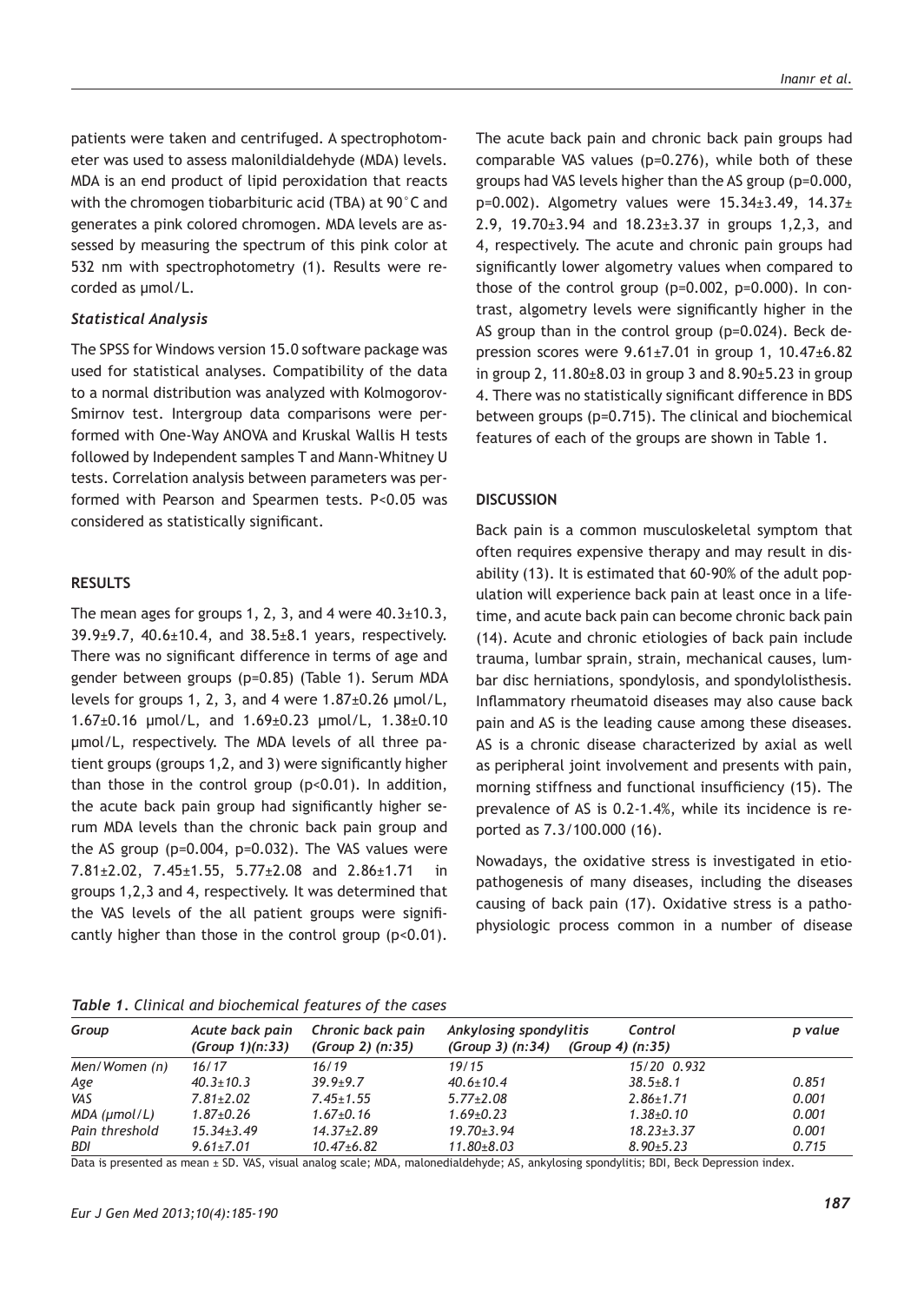

*Figure 1. Evaluation of MDA levels in acute back pain, chronic back pain, ankylosing spondylitis and control group.* 

states, including autoimmune, cardiovascular, and infectious processes, atherosclerosis, cancers, diabetes mellitus, liver damage, rheumatoid arthritis, cataracts, inflammatory bowel disease, and central nervous system disorders (18). MDA is an important indicator of oxidative stress and lipid peroxidation. It interacts with amino groups of proteins, phospholipids and nucleic acids and may have toxic effects (17). These studies have also noted that dyslipidemia is associated with systemic proinflammatory states and increased oxidative stress with lipid peroxidation (19). Oxidative stress is also defined as an imbalance between oxidant and antioxidant mechanisms, in which free oxygen radicals cause damage on carbohydrates, proteins, lipids and DNA. This happens either because of increased production of reactive oxygen species (e.g. hydroxyl radical, superoxide radicals and hydrogen peroxide) or because of decrease in defense mechanisms against them (20). Previous studies have shown that high oxidatıve stress levels as well as increased reactive oxygen substances are related to AS (21, 22). Dysfunction in free radical production and oxydoreduction may alter the expression of various immune and inflammatory molecules and therefore may cause tissue damage (23). MDA is an important end product of lipid peroxidation and is used as a marker of the oxidative stress and free radical damage in lipid molecules (24).

The association between pain and AS is unclear, but recent studies suggest that oxidative stress may cause peripheral and central sensitization. Oxidative stress may also alter nociception, which may cause hyperalgesia with local and spinal oxidant mechanisms (25). Similarly, the reactive oxygen species that occur as a result of oxidative stress due to tissue damage and inflammation might increase the stimulation of sensory neurons that play a role in the transmission of pain (26). In our study, patients with acute and chronic low back pain had significantly higher serum MDA levels than the control group, which may be explained by this aforementioned relationship. Similarly, Karakoc et al. (27) reported increased oxidative stress and lipid peroxidation in patients with AS and showed a correlation between disease activity and oxidative/antioxidative parameters. In another clinical study, Yazici et al. (6) emphasized that in AS inflammation and neutrophil activation may cause and oxidative stress. In addition, Kozaci et al. (28) observed increased NO and MDA levels in patients with AS and these levels were correlated with disease activity. The MDA was studied in terms of its role in the pathogenesis of degenerative inflammatory rheumatic diseases and a study by Dib et al. suggests that MDA can be used as a biologic marker in neurodegenerative disorders (29). In addition, Brisby et al. (30) reported that patients with chronic low back pain due to facet joint arthritis had elevated NO levels, which is a product of ROS. In another study evaluating patients with fibromyalgia, MDA levels were increased, but superoxide dismutase levels were decreased, which was believed to be due to an imbalance in oxidant/antioxidant levels in fibromyalgia patients (31). Yudoh et al. (32) stated that oxidative stress is responsible for the development of osteoarthritis and that this induces dysfunction of the articular cartilage chondrocytes. Poveda et al. conducted immunofluorescence analysis studies on the intervertebral disc and found that reactive oxygen species played a role in disc degeneration. They also suggest that discogenic pain occurs due to increase in pro-inflammatory cytokines and that NF-kB translocation is an important factor in this pathology (33).

The VAS is a commonly used method to detect pain levels. In our study all patient groups had significantly higher VAS scores than the control group. In addition, patients with acute and chronic low back pain had significantly higher VAS scores than AS group. Previous studies reported that patients with AS did not have a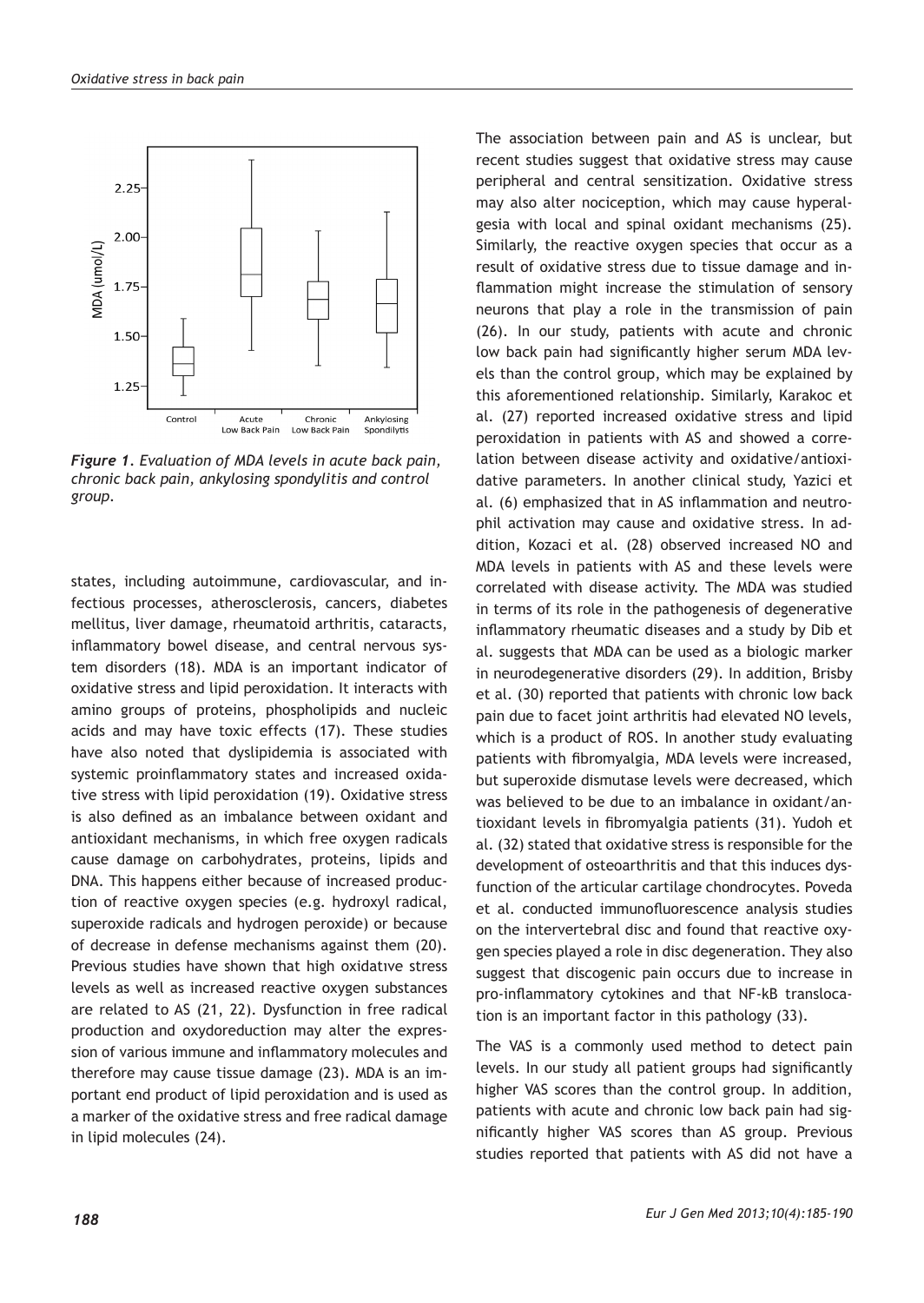significantly different pain threshold compared to the control group (34), whereas some other studies stated that the pain threshold was higher in AS patients (35). In our study, patients with acute and chronic low back pain had a significantly lower pain threshold than the control group, but interestingly, pain threshold levels were significantly higher in the AS group than in the controls. This may be because of the chronic inflammatory process in AS being different from those in noninflammatory causes of back pain, which may allow AS patients to develop a tolerance against pain. Lower VAS levels in the AS group in our study support this hypothesis. Absence of correlation between MDA levels, VAS, and algometry scores in investigated diseases suggests that although oxidative stress processes are similar in all of them, different mechanisms of pain and pain perception may be involved in each.

In conclusion, we suggest that oxidative stress plays a role in the etiopathogenesis of non-inflammatory acute and chronic back pain as well as inflammatory back pain. In addition, no relationship between the levels of oxidative stress and pain severity and pain threshold was observed. In this context, there is a need for further randomized studies with a larger number of cases.

#### *REFERENCES*

- *1. Kandel ER, Schwartz JH, Jessell TM. Learning and memory in Principles or neural science, McGraw Hill Company New York, 2000:1227-46*
- *2. Cast-Baril WL, Frymoyer JW. Identifying patients at risk of becoming disabled because of low back pain. Spine 1991;16: 605-7*
- *3. Goertz MN (1990) Prognostic indicators for acute low back pain. Spine 15:1307-10*
- *4. Volat JP (1994) Low back pain, sciatica and lumbar intervertebral disc disease. Rheum Europ 2:55-8*
- *5. Buchbinder R, jolley D, Wyatt M (2001) Population based intervention to change back pain beliefs and disability: three part evalution. Br Med J 322:1516-20*
- *6. Yazici C, Köse K, Calis M et al (2004) Protein oxidation status in patients with ankylosing spondylitis. Rheumatology (Oxf) 43:1235-9*
- *7. Koehler L, Kuipers JG, Zeidler H (2000) Managing seronegative spondyloarthritis. Rheumatology 39:360-8.*
- *8. Ha HC, Sirisoma NS, Kuppusamy P et al (1998) The natural polyamine spermine functions directly as a free radical scavenger. Proc Natl Acad Sci USA 95:11140–5*
- *9. Halliwell B, Vitamin C (1999) Poison, prophylactic or panacea? Trends Biochem Sci 24:255–9*
- *10. Jenkinson SG (1988) Oxygen toxicity. J Intensive Care Med 3:137–52*
- *11. Jackson MJ, O Farrell SO (1993) Free radicals and muscle damage. Br Med Bull 49:630–41*
- *12. Beck AT, Ward CH, Mendelson M et al (1961) An Inventory For Measuring Depression. Arch Gen Psychiatry 4:561-71.*
- *13. Cast-Baril WL, Frymoyer JW (1991) Identifying patients at risk of becoming disabled because of low back pain. Spine 16: 605-7.*
- *14. Brosseau L, Milne S, Robinson V at al (2002) Efficacy of the transcutaneous electrical nevre stimulation for the treatment of chronic low back pain. Spine 27:596-603*
- *15. Ho KJ, Chen PQ, Chang CY et al (2000) The oxidative metabolism of circulating phagocytes in ankylosing spondylitis: determination by whole blood chemiluminescence. Ann Rheum Dis 59:338–41*
- *16. Van der Unden (1997) Ankylosing spondylitis. İn: Kelley WN, Haris ED, Ruddy S, Sledge CB. Texbook of Rheumatology. Philâdelphia: W.B. Saunders Company 969-82*
- *17. Han D, Canali R, Rettori D et al (2003) Effect of glutathione depletion on sites and topology of superoxide and hydrogen peroxide production in mitochondria, Mol Pharmacol 64:1136-44*
- *18. Tunc O, Bakos HW, Tremellen K (2011) Impact of body mass index on seminal oxidative stress. Andrologia 43:121-8.*
- *19. Codoñer-Franch P, Tavárez-Alonso S, Murria-Estal R et al (2011) Nitric oxide production is increased in severely obese children and related to markers of oxidative stress and inflammation. Atherosclerosis 215:475-80*
- *20. McCord JM (2000) The evolution of free radicals and oxidative stress. Am J Med 108(8):652-9.*
- *21. Wendling D, Didier JM, Vuitton DA (1991) The phagocyte oxidative metabolism function in ankylosing spondylitis. Rheumatol Int 11:187–9*
- *22. Biasi D, Carletto A, Caramaschi P et al (1995) Neutrophil functions, spondylarthropathies and HLA-B27: a study of 43 patients. Clin Exp Rheumatol 13:623–7*
- *23. Tsai KJ, Hung IJ, Chow CK et al (1998) Impared production of nitric oxide, superoxide and hydrogen peroxide in glucose 6-phosphate dehydrogenase-deficient granulocytes. FEBS Lett 436:411–4.*
- *24. Ozgocmen S, Sogut S, Ardicoglu O et al (2004) Serum nitric oxide, catalase, superoxide dismutase, and malondialdehyde status in patients with ankylosing spondylitis, Rheumatol Int 24: 80–3*
- *25. Wang ZQ, Porreca F, Cuzzocrea S et al (2004) A newly identified role for superoxide in inflammatory pain. J Pharmacol Exp Ther 309:869–78*
- *26. Evans AR, Junger H, Southall MD et al (2000) Isoprostanes, novel eicosanoids that produce nociception and sensitize rat sensory neurons. J Pharmacol Exp Ther 293:912–20*
- *27. Karakoc M, Altindag O, Keles H et al (2007) Serum oxi-*